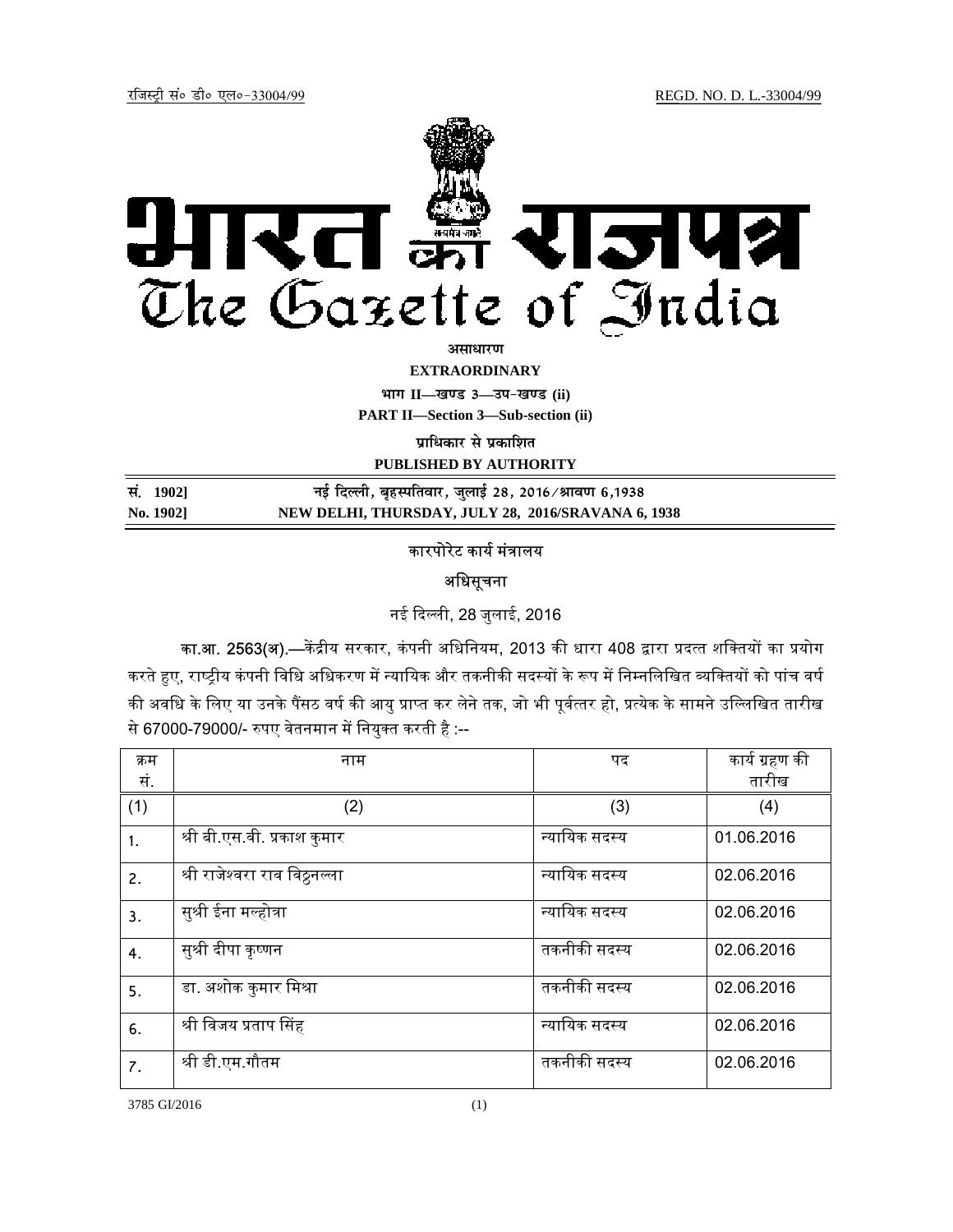| (2)                                   | (3)           | (4)        |
|---------------------------------------|---------------|------------|
| चौ. मोहम्मद शरीफ तारिक                | न्यायिक सदस्य | 02.06.2016 |
| श्री वेंकटारामनी भास्कर               | तकनीकी सदस्य  | 03.06.2016 |
| न्यायाधीश आर.पी. नागरथ                | न्यायिक सदस्य | 03.06.2016 |
| श्री एस. विजयराघवन                    | तकनीकी सदस्य  | 06.06.2016 |
| श्री राताकौंडा मुरली                  | न्यायिक सदस्य | 06.06.2016 |
| सुश्री मनोरमा कुमारी                  | न्यायिक सदस्य | 06.06.2016 |
| श्री वी. नल्लासेनापति                 | तकनीकी सदस्य  | 08.06.2016 |
| श्री वी. सीता रामा अवधानी             | न्यायिक सदस्य | 09.06.2016 |
| <u>य</u> ्यो के. अनंथा पदमनाभा स्वामी | न्यायिक सदस्य | 09.06.2016 |
| श्री बिक्की रविन्द्र बाबु             | न्यायिक सदस्य | 09.06.2016 |
| श्री आर. वर्द्धाराजन                  | न्यायिक सदस्य | 10.06.2016 |
| श्री मुकुल कुमार श्रावत               | न्यायिक सदस्य | 20.06.2016 |
| श्री रवि कुमार दुरईसामी               | तकनीकी सदस्य  | 26.06.2016 |
| न्यायाधीश (सेवानिवृत्त) पी.के. सैकिया | न्यायिक सदस्य | 27.06.2016 |
| श्री शांतनु कुमार मोहपात्रा           | तकनीकी सदस्य  | 28.06.2016 |
| श्री ऐच. पी. चतुर्वेदी                | न्यायिक सदस्य | 19.07.2016 |
|                                       |               |            |

[फा.सं. ए-12023/03/2013-एडी.IV]

अमरदीप सिंह भाटिया, संयुक्त सचिव

## **MINISTRY OF CORPORATE AFFAIRS NOTIFICATION**

## New Delhi, 28th July, 2016

**S.O. 2563(E)**.—In exercise of the powers conferred by section 408 of the Companies Act, 2013, the Central Government hereby appoints following persons as Judicial and Technical Members in the National Company Law Tribunal in the pay scale of Rs. 67000-79000/- with effect from the dates mentioned against each for a period of five years or till he attains the age of sixty five years, whichever is earlier:-

| S. No.       | <b>Name</b>                                  | Post            | Date of<br>Joining |
|--------------|----------------------------------------------|-----------------|--------------------|
| $\mathbf{I}$ | $\mathbf{2}$                                 | (3)             | (4)                |
|              | Shri Bethala Shantha Vijaya Prakash<br>Kumar | Judicial Member | 01.06.2016         |
| 2.           | Shri Rajeswara Rao Vittanalla                | Judicial Member | 02.06.2016         |